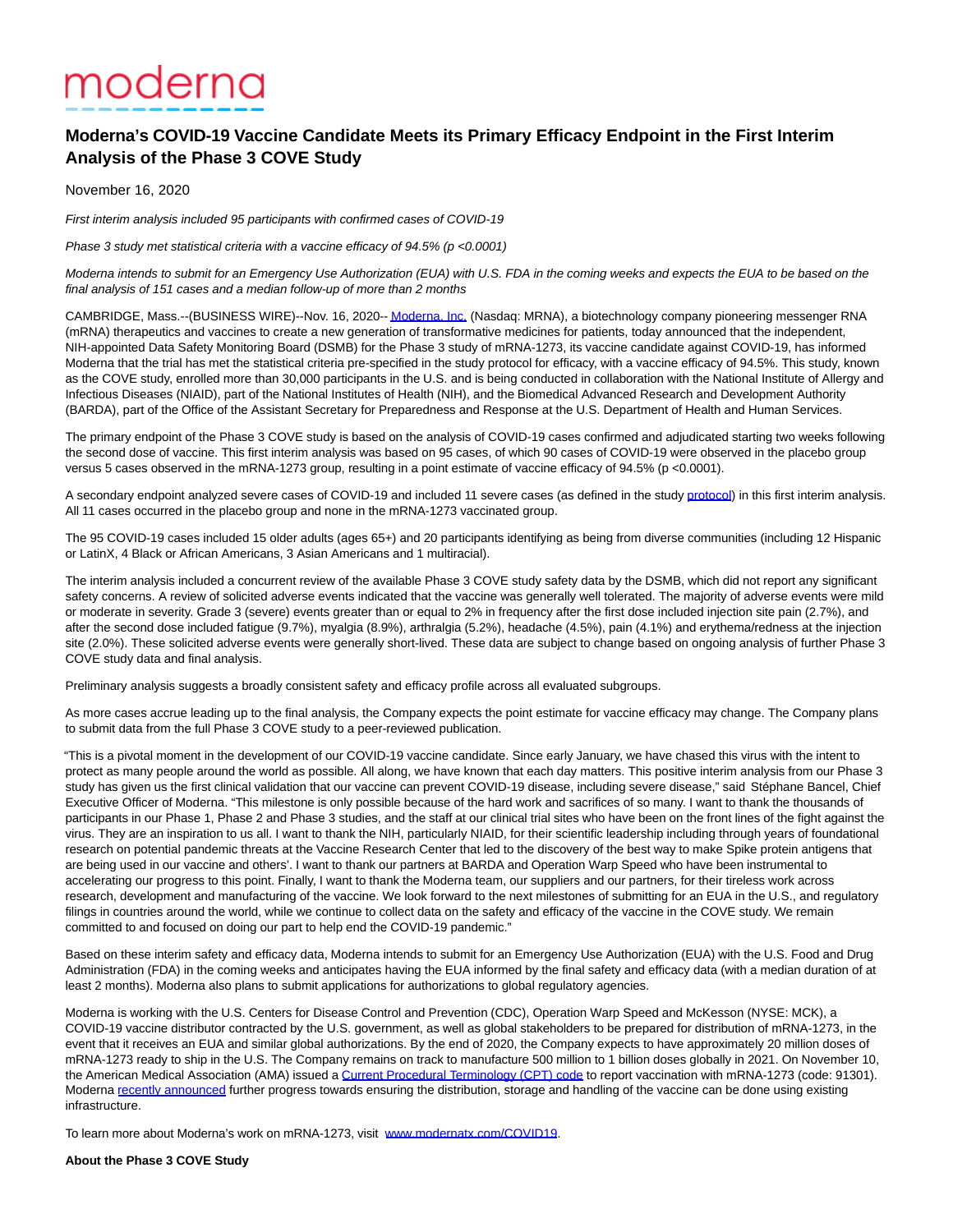The Phase 3 COVE trial is a randomized, 1:1 placebo-controlled study testing mRNA-1273 at the 100 µg dose level in 30,000 participants in the U.S., ages 18 and older. The primary endpoint is the prevention of symptomatic COVID-19 disease. Key secondary endpoints include prevention of severe COVID-19 disease and prevention of infection by SARS-CoV-2. The trial will continue to accrue additional data relevant to safety and efficacy even after an EUA is submitted. The final estimates of vaccine efficacy for both primary and secondary endpoints will depend on the totality of data that will accumulate to inform the final analysis. Moderna worked closely with BARDA and the NIH, including NIAID's [COVID-19 Prevention Network \(CoVPN\),](https://cts.businesswire.com/ct/CT?id=smartlink&url=https%3A%2F%2Fwww.coronaviruspreventionnetwork.org%2F&esheet=52328447&newsitemid=20201116005608&lan=en-US&anchor=COVID-19+Prevention+Network+%28CoVPN%29&index=6&md5=bb3c08d94b1876c555f5e8211cd65fd3) to conduct the Phase 3 COVE study under Operation Warp Speed. Moderna's partner PPD (Nasdaq: [PPD\)](https://cts.businesswire.com/ct/CT?id=smartlink&url=https%3A%2F%2Fwww.ppd.com%2F&esheet=52328447&newsitemid=20201116005608&lan=en-US&anchor=PPD&index=7&md5=227bf330916f7920fe040c118343c474), a leading global contract research organization providing comprehensive, integrated drug development, laboratory and lifecycle management services, has also been essential to the successful execution of the COVE study.

The Phase 3 COVE study was designed in collaboration with the FDA and NIH to evaluate Americans at risk of severe COVID-19 disease and [completed enrollment o](https://cts.businesswire.com/ct/CT?id=smartlink&url=https%3A%2F%2Finvestors.modernatx.com%2Fnews-releases%2Fnews-release-details%2Fmoderna-completes-enrollment-phase-3-cove-study-mrna-vaccine&esheet=52328447&newsitemid=20201116005608&lan=en-US&anchor=completed+enrollment&index=8&md5=d9ae93495f43296fb445bb767072b44b)f 30,000 participants ages 18 and older in the U.S. on October 22, including those at high risk of the severe complications of COVID-19 disease. The COVE study includes more than 7,000 Americans over the age of 65. It also includes more than 5,000 Americans who are under the age of 65 but have high-risk chronic diseases that put them at increased risk of severe COVID-19, such as diabetes, severe obesity and cardiac disease. These medically high-risk groups represent 42% of the total participants in the Phase 3 COVE study. The study also included communities that have historically been under-represented in clinical research and have been disproportionately impacted by COVID-19. The study includes more than 11,000 participants from communities of color, representing 37% of the study population, which is similar to the diversity of the U.S. at large. This includes more than 6,000 participants who identify as Hispanic or LatinX, and more than 3,000 participants who identify as Black or African American.

## **About mRNA-1273**

mRNA-1273 is an mRNA vaccine against COVID-19 encoding for [a prefusion stabilized f](https://cts.businesswire.com/ct/CT?id=smartlink&url=https%3A%2F%2Fwww.niaid.nih.gov%2Fnews-events%2Fatomic-structure-novel-coronavirus-protein&esheet=52328447&newsitemid=20201116005608&lan=en-US&anchor=prefusion+stabilized&index=9&md5=21d314573a4bfd8d7c65289fa42a462f)orm of the Spike (S) protein, which was co-developed by Moderna and investigators from NIAID's Vaccine Research Center. The first clinical batch, which was funded by the Coalition for Epidemic Preparedness Innovations, was completed on February 7, 2020 and underwent analytical testing; it was shipped to the NIH on February 24, 42 days from sequence selection. The first participant in the NIAID-led Phase 1 study of mRNA-1273 was dosed on March 16, 63 days from sequence selection to Phase 1 study dosing. On May 12, the FDA granted mRNA-1273 Fast Track designation. On May 29, the first participants in each age cohort: adults ages 18-55 years (n=300) and older adults ages 55 years and above (n=300) were dosed in the Phase 2 study of mRNA-1273. On July 8, the [Phase 2 study c](https://cts.businesswire.com/ct/CT?id=smartlink&url=https%3A%2F%2Finvestors.modernatx.com%2Fnews-releases%2Fnews-release-details%2Fmoderna-completes-enrollment-phase-2-study-its-mrna-vaccine&esheet=52328447&newsitemid=20201116005608&lan=en-US&anchor=Phase+2+study&index=10&md5=1f396d28348f7deff33a74d0f6fbff9b)ompleted enrollment.

Results from the second interim analysis of the NIH-led Phase 1 study of mRNA-1273 in the 56-70 and 71+ age groups wer[e published o](https://cts.businesswire.com/ct/CT?id=smartlink&url=https%3A%2F%2Finvestors.modernatx.com%2Fnews-releases%2Fnews-release-details%2Fmoderna-announces-publication-new-england-journal-medicine-0&esheet=52328447&newsitemid=20201116005608&lan=en-US&anchor=published&index=11&md5=4c7f7dbd3865dbe82926fd8f474882ce)n September 29 in The New England Journal of Medicine. On July 28, results from a non-human primate preclinical viral challenge study evaluating mRNA-1273 wer[e published i](https://cts.businesswire.com/ct/CT?id=smartlink&url=https%3A%2F%2Finvestors.modernatx.com%2Fnews-releases%2Fnews-release-details%2Fmoderna-announces-publication-new-england-journal-medicine-non&esheet=52328447&newsitemid=20201116005608&lan=en-US&anchor=published&index=12&md5=76b7190de904b79e516d13d71207b0ec)n The New England Journal of Medicine. On July 14, an interim analysis of the original cohorts in the NIH-led Phase 1 study of mRNA-1273 wa[s published i](https://cts.businesswire.com/ct/CT?id=smartlink&url=https%3A%2F%2Finvestors.modernatx.com%2Fnews-releases%2Fnews-release-details%2Fmoderna-announces-publication-new-england-journal-medicine&esheet=52328447&newsitemid=20201116005608&lan=en-US&anchor=published&index=13&md5=d161772a5a97523233423e9b7f51a035)n The New England Journal of Medicine. mRNA-1273 currently is not approved for use by any regulatory body.

BARDA is supporting the continued research and development of mRNA-1273 with \$955 million in federal funding under Contract no. 75A50120C00034. BARDA is reimbursing Moderna for 100 percent of the allowable costs incurred by the Company for conducting the program described in the BARDA contract. The U.S. government has agreed to provide up to \$1.525 billion to purchase supply of mRNA-1273 under U.S. Department of Defense Contract No. W911QY-20-C-0100.

## **Forward Looking Statements**

This press release contains forward-looking statements within the meaning of the Private Securities Litigation Reform Act of 1995, as amended, including regarding the Company's development of a potential vaccine (mRNA-1273) against the novel coronavirus, mRNA-1273's efficacy and its ability to prevent infection or mitigate symptoms of COVID-19, the safety profile for mRNA-1273, further changes to mRNA-1273's efficacy as the study continues, the Company's plans to seek regulatory approval for the use of mRNA-1273 in the U.S. and other jurisdictions, and the Company's anticipated production of mRNA-1273. In some cases, forward-looking statements can be identified by terminology such as "will," "may," "should," "could", "expects," "intends," "plans," "aims," "anticipates," "believes," "estimates," "predicts," "potential," "continue," or the negative of these terms or other comparable terminology, although not all forward-looking statements contain these words. The forward-looking statements in this press release are neither promises nor guarantees, and you should not place undue reliance on these forward-looking statements because they involve known and unknown risks, uncertainties, and other factors, many of which are beyond Moderna's control and which could cause actual results to differ materially from those expressed or implied by these forward-looking statements. These risks, uncertainties, and other factors include, among others: the fact that there has never been a commercial product utilizing mRNA technology approved for use; the fact that the rapid response technology in use by Moderna is still being developed and implemented; the fact that the safety and efficacy of mRNA-1273 has not yet been established; despite having ongoing interactions with the FDA or other regulatory agencies, the FDA or such other regulatory agencies may not agree with the Company's regulatory approval strategies, components of our filings, such as clinical trial designs, conduct and methodologies, or the sufficiency of data submitted; potential adverse impacts due to the global COVID-19 pandemic such as delays in regulatory review, manufacturing and clinical trials, supply chain interruptions, adverse effects on healthcare systems and disruption of the global economy; and those other risks and uncertainties described under the heading "Risk Factors" in Moderna's most recent Quarterly Report on Form 10-Q filed with the U.S. Securities and Exchange Commission (SEC) and in subsequent filings made by Moderna with the SEC, which are available on the SEC's website at [www.sec.gov.](https://cts.businesswire.com/ct/CT?id=smartlink&url=http%3A%2F%2Fwww.sec.gov&esheet=52328447&newsitemid=20201116005608&lan=en-US&anchor=www.sec.gov&index=14&md5=c40ed9642a42a6408d9a8ede39b05fca) Except as required by law, Moderna disclaims any intention or responsibility for updating or revising any forward-looking statements contained in this press release in the event of new information, future developments or otherwise. These forward-looking statements are based on Moderna's current expectations and speak only as of the date hereof.

View source version on [businesswire.com:](http://businesswire.com/)<https://www.businesswire.com/news/home/20201116005608/en/>

Moderna

**Media:** Colleen Hussey Director, Corporate Communications 617-335-1374 [Colleen.Hussey@modernatx.com](mailto:Colleen.Hussey@modernatx.com)